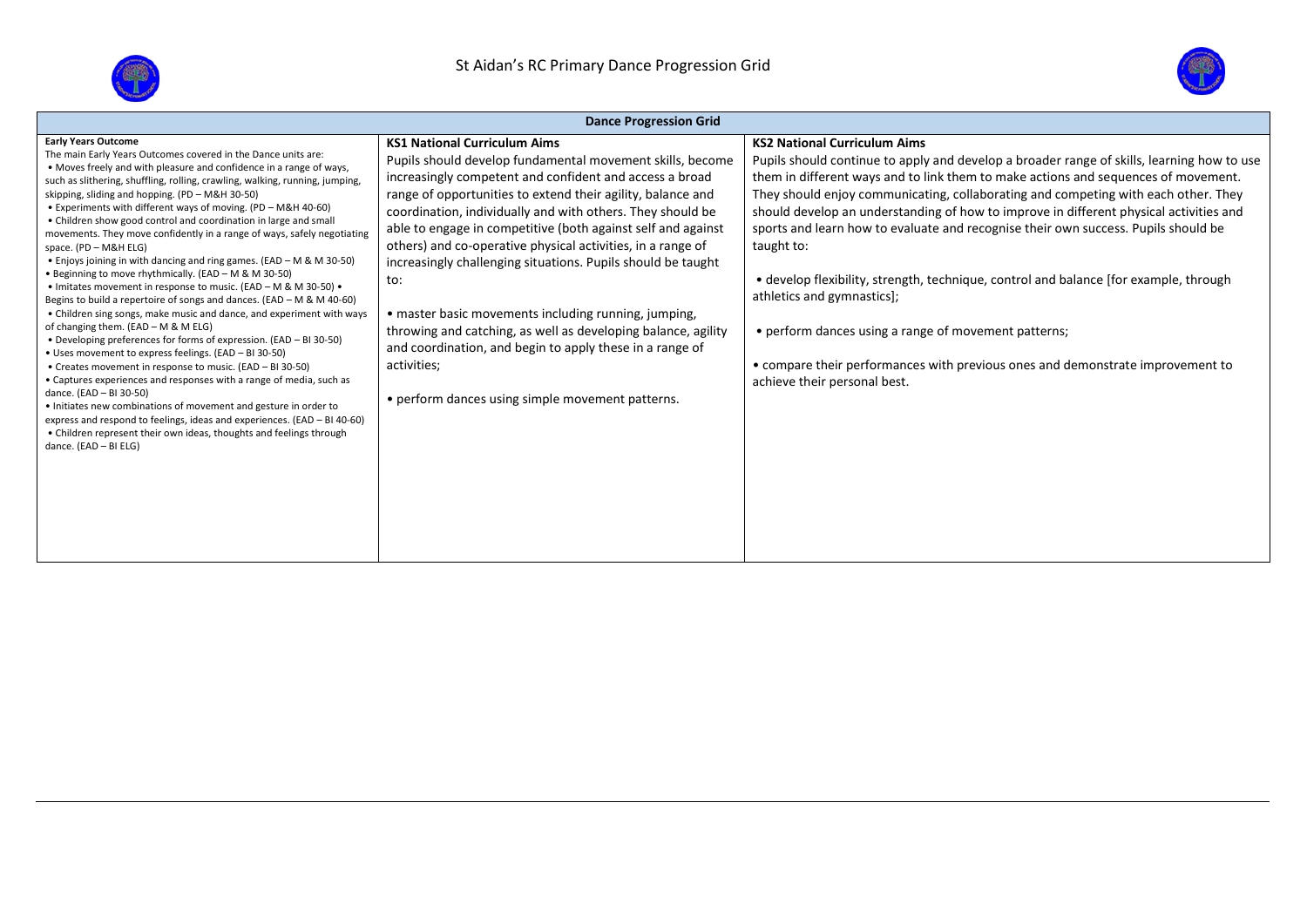



| <b>Reception</b>                                   | Year 1                                                                   | Year <sub>2</sub>                                                                | Year <sub>3</sub>                                               | Year 4                                                          | Year 5                                                     | Year 6                                                                                  |  |  |
|----------------------------------------------------|--------------------------------------------------------------------------|----------------------------------------------------------------------------------|-----------------------------------------------------------------|-----------------------------------------------------------------|------------------------------------------------------------|-----------------------------------------------------------------------------------------|--|--|
| <b>Health &amp; Fitness</b>                        |                                                                          |                                                                                  |                                                                 |                                                                 |                                                            |                                                                                         |  |  |
| Describe how the body<br>feels when still and when | Describe how the body feels before, during<br>and after exercise.        | Recognise and describe how the body feels<br>during and after different physical | Recognise and describe the<br>effects of exercise on the body.  | Describe how the body reacts<br>at different times and how this | Know and understand the<br>reasons for warming up and      | Understand the importance of warming up<br>and cooling down.                            |  |  |
| exercising.                                        | Carry and place equipment safely.                                        | activities.<br>Explain what they need to stay healthy                            | Know the importance of strength<br>and flexibility for physical | affects performance.<br>Explain why exercise is good            | cooling down.<br>Explain some safety principles            | Carry out warm-ups and cool-downs safely<br>and effectively.                            |  |  |
|                                                    |                                                                          |                                                                                  | activity.                                                       | for your health.                                                | when preparing for and during<br>exercise.                 | Understand why exercise is good for                                                     |  |  |
|                                                    |                                                                          |                                                                                  | Explain why it is important to<br>warm up and cool down.        | Know some reasons for<br>warming up and cooling down.           |                                                            | health, fitness and wellbeing.                                                          |  |  |
|                                                    |                                                                          |                                                                                  |                                                                 |                                                                 |                                                            | Know ways they can become healthier.                                                    |  |  |
|                                                    |                                                                          |                                                                                  | <b>Dance Skills</b>                                             |                                                                 |                                                            |                                                                                         |  |  |
| Join a range of different                          | Copy and repeat actions.                                                 | Copy, remember and repeat actions.                                               | Begin to improvise with a partner                               | Identify and repeat the                                         | Identify and repeat the                                    | Identify and repeat the movement patterns                                               |  |  |
| movements together.                                | Put a sequence of actions together to                                    | Create a short motif inspired by a stimulus.                                     | to create a simple dance.                                       | movement patterns and<br>actions of a chosen dance              | movement patterns and<br>actions of a chosen dance         | and actions of a chosen dance style.                                                    |  |  |
| Change the speed of their                          | create a motif.                                                          |                                                                                  | Create motifs from different                                    | style.                                                          | style.                                                     | Compose individual, partner and group                                                   |  |  |
| actions.                                           |                                                                          | Change the speed and level of their                                              | stimuli.                                                        |                                                                 |                                                            | dances that reflect the chosen dance style.                                             |  |  |
|                                                    | Vary the speed of their actions.                                         | actions.                                                                         |                                                                 | Compose a dance that reflects                                   | Compose individual, partner                                |                                                                                         |  |  |
| Change the style of their                          |                                                                          |                                                                                  | Begin to compare and adapt                                      | the chosen dance style.                                         | and group dances that reflect                              | Use dramatic expression in dance                                                        |  |  |
| movements.                                         | Use simple choreographic devices such as<br>unison, canon and mirroring. | Use simple choreographic devices such as<br>unison, canon and mirroring.         | movements and motifs to create<br>a larger sequence.            | Confidently improvise with a<br>partner or on their own.        | the chosen dance style.                                    | movements and motifs.                                                                   |  |  |
| Create a short movement                            |                                                                          |                                                                                  |                                                                 |                                                                 | Show a change of pace and                                  | Perform with confidence, using a range of                                               |  |  |
| phrase which                                       | Begin to improvise independently to create                               | Use different transitions within a dance                                         | Use simple dance vocabulary to                                  | Compose longer dance                                            | timing in their movements.                                 | movement patterns.                                                                      |  |  |
| demonstrates their own                             | a simple dance.                                                          | motif.                                                                           | compare and improve work.                                       | sequences in a small group.                                     |                                                            |                                                                                         |  |  |
| ideas.                                             |                                                                          | Move in time to music.                                                           | Perform with some awareness of                                  | Demonstrate precision and                                       | Develop an awareness of their<br>use of space.             | Demonstrate strong and controlled<br>movements throughout a dance sequence.             |  |  |
|                                                    |                                                                          |                                                                                  | rhythm and expression.                                          | some control in response to                                     |                                                            | Combine flexibility, techniques and                                                     |  |  |
|                                                    |                                                                          | Improve the timing of their actions.                                             |                                                                 | stimuli.                                                        | Demonstrate imagination and<br>creativity in the movements | movements to create a fluent sequence.                                                  |  |  |
|                                                    |                                                                          |                                                                                  |                                                                 | Begin to vary dynamics and                                      | they devise in response to                                 | Move appropriately and with the required                                                |  |  |
|                                                    |                                                                          |                                                                                  |                                                                 | develop actions and motifs in<br>response to stimuli.           | stimuli.                                                   | style in relation to the stimulus, e.g. using<br>various levels, ways of travelling and |  |  |
|                                                    |                                                                          |                                                                                  |                                                                 |                                                                 | Use transitions to link motifs                             | motifs.                                                                                 |  |  |
|                                                    |                                                                          |                                                                                  |                                                                 | Demonstrate rhythm and                                          | smoothly together.                                         |                                                                                         |  |  |
|                                                    |                                                                          |                                                                                  |                                                                 | spatial awareness.                                              |                                                            | Show a change of pace and timing in their                                               |  |  |
|                                                    |                                                                          |                                                                                  |                                                                 | Change parts of a dance as a                                    | Improvise with confidence,<br>still demonstrating fluency  | movements.                                                                              |  |  |
|                                                    |                                                                          |                                                                                  |                                                                 | result of self-evaluation.                                      | across the sequence.                                       | Move rhythmically and accurately in dance                                               |  |  |
|                                                    |                                                                          |                                                                                  |                                                                 |                                                                 |                                                            | sequences.                                                                              |  |  |
|                                                    |                                                                          |                                                                                  |                                                                 | Use simple dance vocabulary                                     | Ensure their actions fit the                               |                                                                                         |  |  |
|                                                    |                                                                          |                                                                                  |                                                                 | when comparing and<br>improving work.                           | rhythm of the music.                                       | Improvise with confidence, still<br>demonstrating fluency across their                  |  |  |
|                                                    |                                                                          |                                                                                  |                                                                 |                                                                 | Modify parts of a sequence as                              | sequence.                                                                               |  |  |
|                                                    |                                                                          |                                                                                  |                                                                 |                                                                 | a result of self and peer<br>evaluation.                   | Dance with fluency and control, linking all                                             |  |  |
|                                                    |                                                                          |                                                                                  |                                                                 |                                                                 |                                                            | movements and ensuring that transitions                                                 |  |  |
|                                                    |                                                                          |                                                                                  |                                                                 |                                                                 | Use more complex dance                                     | flow.                                                                                   |  |  |
|                                                    |                                                                          |                                                                                  |                                                                 |                                                                 | vocabulary to compare and                                  |                                                                                         |  |  |
|                                                    |                                                                          |                                                                                  |                                                                 |                                                                 | improve work.                                              | Demonstrate consistent precision when                                                   |  |  |